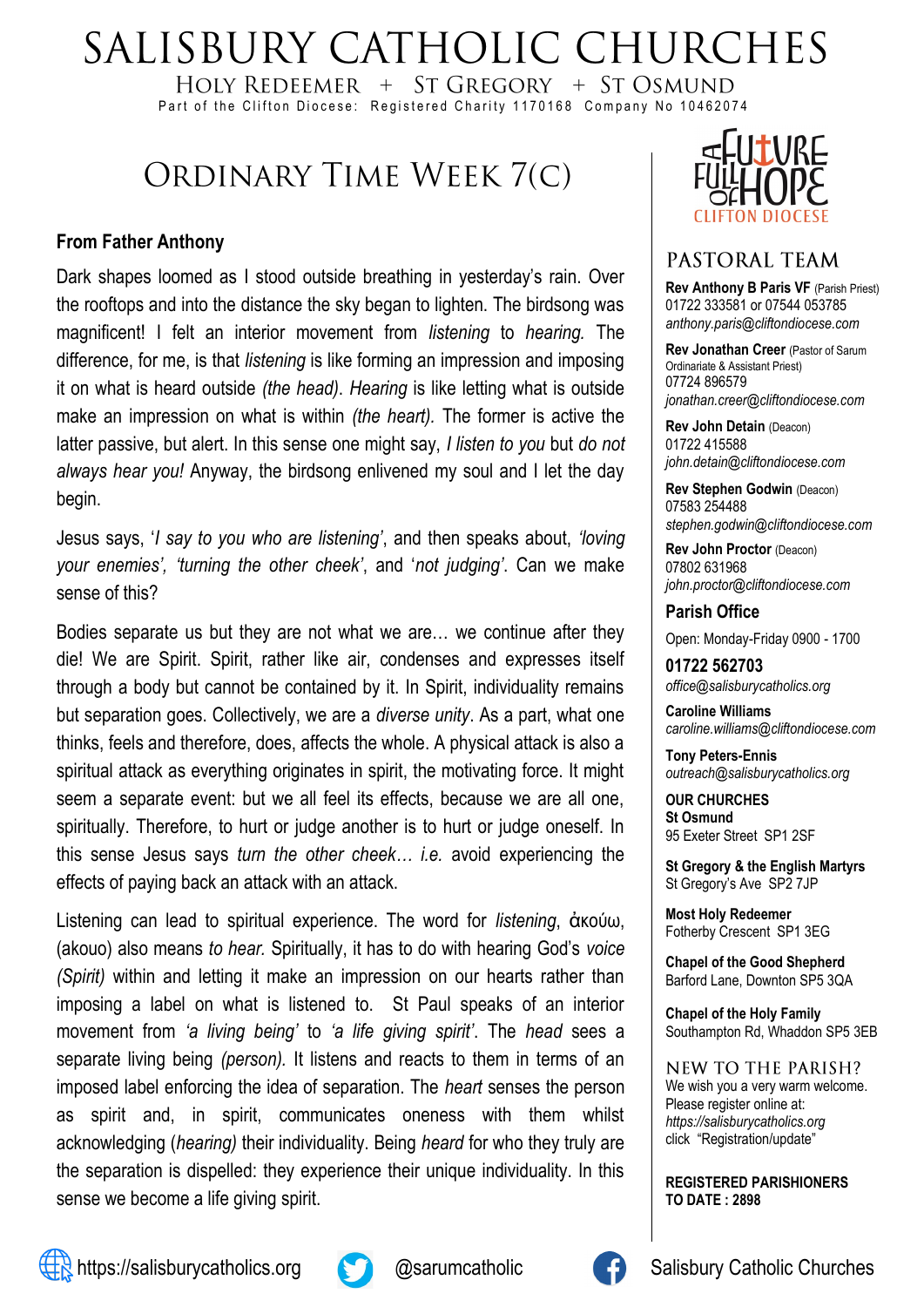## FEAST OF THE CHAIR OF SAINT PETER - 22 FEBRUARY

On Tuesday we celebrate the Feast of the Chair of St Peter the Apostle, which celebrates Christ choosing Simon Peter to sit as the servant-authority over the whole Church. To read more about this feast, click the image in the 'Top News' box or [click here.](https://salisburycatholics.org/blog/feast-chair-st-peter)

## SAINT POLYCARP 23 FEBRUARY

Polycarp was a fortress of faith and loyalty to Jesus Christ. Living among pagans and under a government opposed to the 'new' religion, he led and fed his flock, and like the Good Shepherd, he laid down his life for his sheep. For the story of Saint Polycarp click on the image in the 'Top News' box or [click here.](https://salisburycatholics.org/blog/saint-polycarp)

**Parish Get-Together in St Gregory's** will be held at St Gregory's Hall on Sunday 3 April 2022 after the 9am Mass. Everyone is welcome; if you have joined us in the last couple of years you are especially welcome to come and meet the community. This is a good opportunity for us all to meet new people and catch up with friends you may not have seen for a while. Watch out for further details nearer the date.

**The Big Sleep** welcomes those who want to take a stand against homelessness. For the sixteenth year, Alabaré are inviting brave fundraisers to sleep overnight on Friday 4 March 2022 in Salisbury Cathedral Cloisters. For more information and to register click on the image in 'Top News' box or [click here.](https://salisburycatholics.org/blog/big-sleep-0)

**SCORE** The next SCORE collection is this weekend 19 & 20 February and will be for local projects. Donations may be made using a marked envelope or via the website ([click here\).](https://salisburycatholics.org/donate-0)

**A Talk** by the distinguished Bible translator, Fr Nicholas King SJ on St John's Gospel, will take place in the Methodist Hall (High Street, Tisbury) tomorrow Saturday 19 February at 11:30am preceded by coffee. All welcome. There will be a basket for donations to help meet expenses.

**Salisbury Foodbank**. In March our Lent collection for the Foodbank will be potatoes - tinned and instant mash. Thank you for your donations to the January appeal which was equivalent to 160 meals.

**My Generation** will be meeting next on Wednesday 2 March for a Quiz at 2pm in St Gregory's Hall. For further information please contact Chris on 01722 321109.

**Parish Synodal Conversations -** the notes from our meetings are currently being condensed and will be submitted and posted on our website soon. Bishop Declan and his Synod Team will then submit a report drawn from all the parishes to the Bishop's Conference for England & Wales. Click the 'Synodal Church' button on the homepage or click here.

**Deanery Lenten Penitential Service with Bishop Declan**: **10 March at 7pm**. Bishop Declan is coming to St Osmund's to celebrate a Liturgy of Reconciliation (with opportunity for individual confessions).

**The God Who Speaks** We have a reflection by Bishop Jim Golka on this Sunday's readings (7th Sunday in Ordinary Time C). We must love our enemies and do good to those who are against us. To watch, click on 'The God Who Speaks' button on our homepage or [click here.](https://salisburycatholics.org/god-who-speaks)

**Sunday Homily by Bishop Robert Barron**. Friends, whenever we give or receive a gift, we're always caught in a difficult rhythm of exchange and mutual obligation. The great exception to this rule is God, who is utterly gratuitous in his giving. In Luke's Sermon on the Plain, we are invited to share, by grace, in the very way that God exists and that God loves, giving to those in need without expecting anything in return. To listen, click on the 'Sunday Homily' button on our homepage or [click here.](https://salisburycatholics.org/sunday-homily)

**Children's Liturgy** from Catholic Kids Media: Loving your enemies? A fun Catholic reflection for children based on the readings for this Sunday the 7th Sunday in Ordinary Time Year C. Click on 'Church TV' then select 'Children's Liturgy' or click here.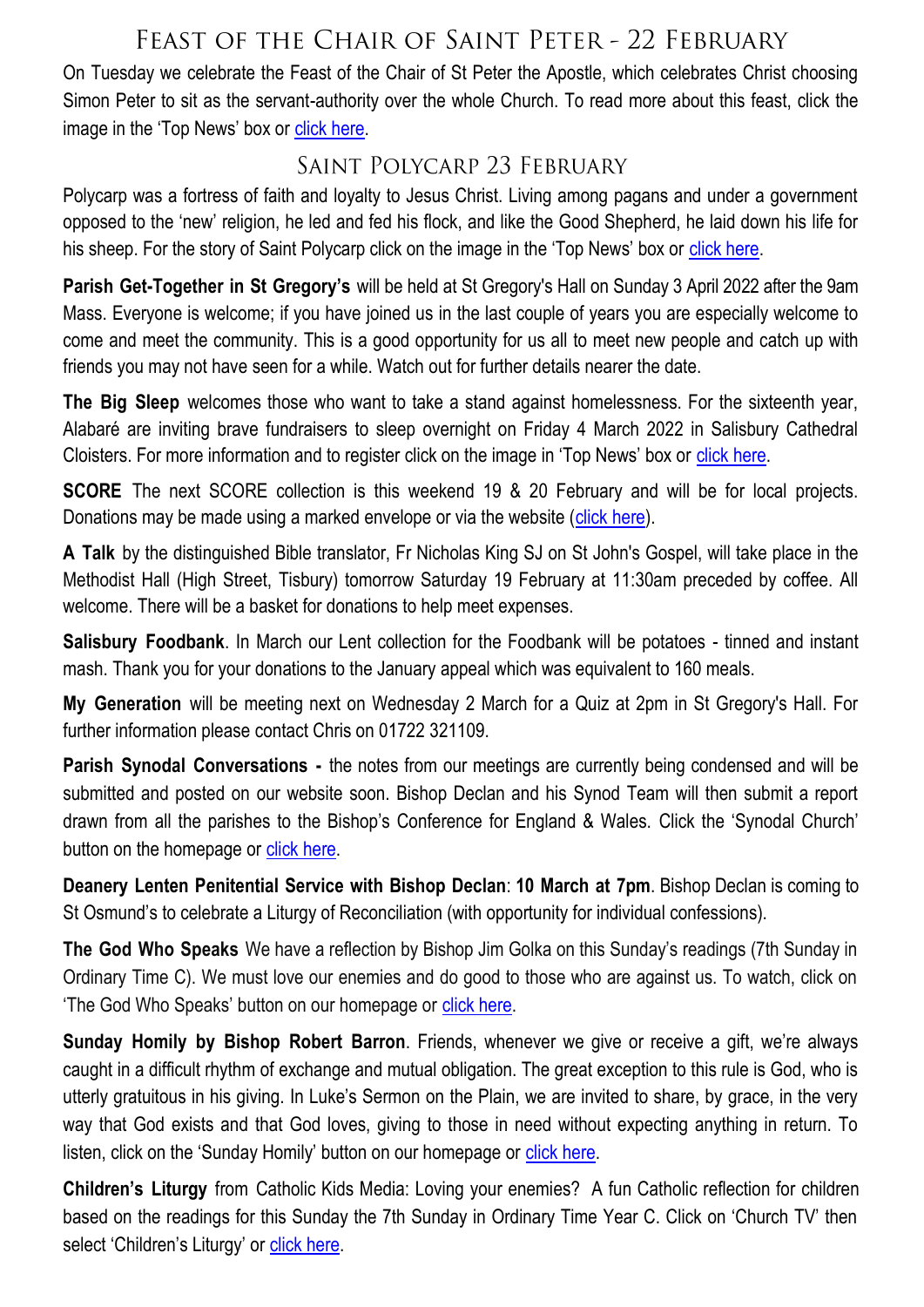## **IMPORTANT CHANGES** TO STANDING ORDER/GIFT AID PAYMENTS

giftaidi

The Clifton Diocese is changing the way in which it processes standing order donations which means that we must ask most parishioners who pay this way to amend their standing order. **During the forthcoming week, we will be contacting affected parishioners by email with instructions as to how to do this.** The email will come from our parish management system, 'PAMIS' and will be customised for each donor. Please look out for this email and do not take any action until you receive it. Quoting the correct reference on your new standing order instruction is vital to enable us to claim the Gift Aid from your donation. If you do not have an email address, you will be contacted by telephone or in person in time.

**Why is this happening?** At present, most Gift-Aided standing order donations are paid into a central Diocesan bank account and later distributed to parishes. Due to the introduction of new accounting system, all donations paid by standing order must now be paid **directly into the parish bank account** rather than the Diocesan account. This is a change that is being forced upon us and we are truly sorry for any inconvenience that this may cause. Please be assured that our Gift Aid secretaries, treasurers and the parish office will all be on hand to help you.

Donating to the parish by Standing Order is the most convenient way to support the mission of our parish. If you do not currently give this way, please consider doing so. Contact the parish office either by email or telephone. 01722 562703 *office@salisburycatholics.org* Many thanks.

**Confirmation 2022** Bishop Declan will be coming on **5 July** this year to confer the Sacrament of Confirmation. For further information please contact Annette at *confirmation@salisburycatholics.org*

**First Holy Communion 2022** will take place over the weekend of **21 and 22 May.** Preparation this year consists of sessions aimed at assisting parents to prepare their child and separate sessions for the children. The third Parents' session is tomorrow Saturday 19 February. The first Children's session is on 12 March (it is important that the children attend **ALL** of their sessions). All sessions are at 2pm at St Gregory's. The Programme timetable is available on our website: select 'Sacraments' on the main menu and then 'Holy Communion', or [click here](https://salisburycatholics.org/holy-communion).

**Baptism Preparation** If you have a child that you would like to be baptised in one of our churches, you will need to attend a parents' preparation course. For baptisms at St Osmund or Holy Redeemer please contact Deacon John Proctor on 07802 631968 or email *john.proctor@cliftondiocese.com* and at St Gregory contact Deacon Stephen Godwin by email *stephen.godwin@cliftondiocese.com*

**Congratulations and welcome** to Jocelyn Mary Houston who will receive the Sacrament of Baptism tomorrow Saturday 19 February. Please keep Jocelyn, her parents Rebecca and Andrew and godparents in your prayers at this special time.

**Liturgy – A Call to Love** Our Diocesan Liturgy Office has produced a series of videos, entitled 'A Call to Love' to remind us of the importance of the Mass in our lives. We have the ninth video 'Holy Time for Holy People' by Canon Christopher Whitehead, Parish Priest, St John the Evangelist, Bath. To watch, click on the 'A Call to Love' image in the 'Top News' box on our homepage or [click here.](https://salisburycatholics.org/call-love)

**Luke's Gospel** Christopher Piggins continues to read Luke's Gospel with the recording of Chapters 13 & 14: 'The Journey to Jerusalem'. To watch, click on the 'Luke's Gospel' button on our home page or [click here.](https://salisburycatholics.org/lukes-gospel)